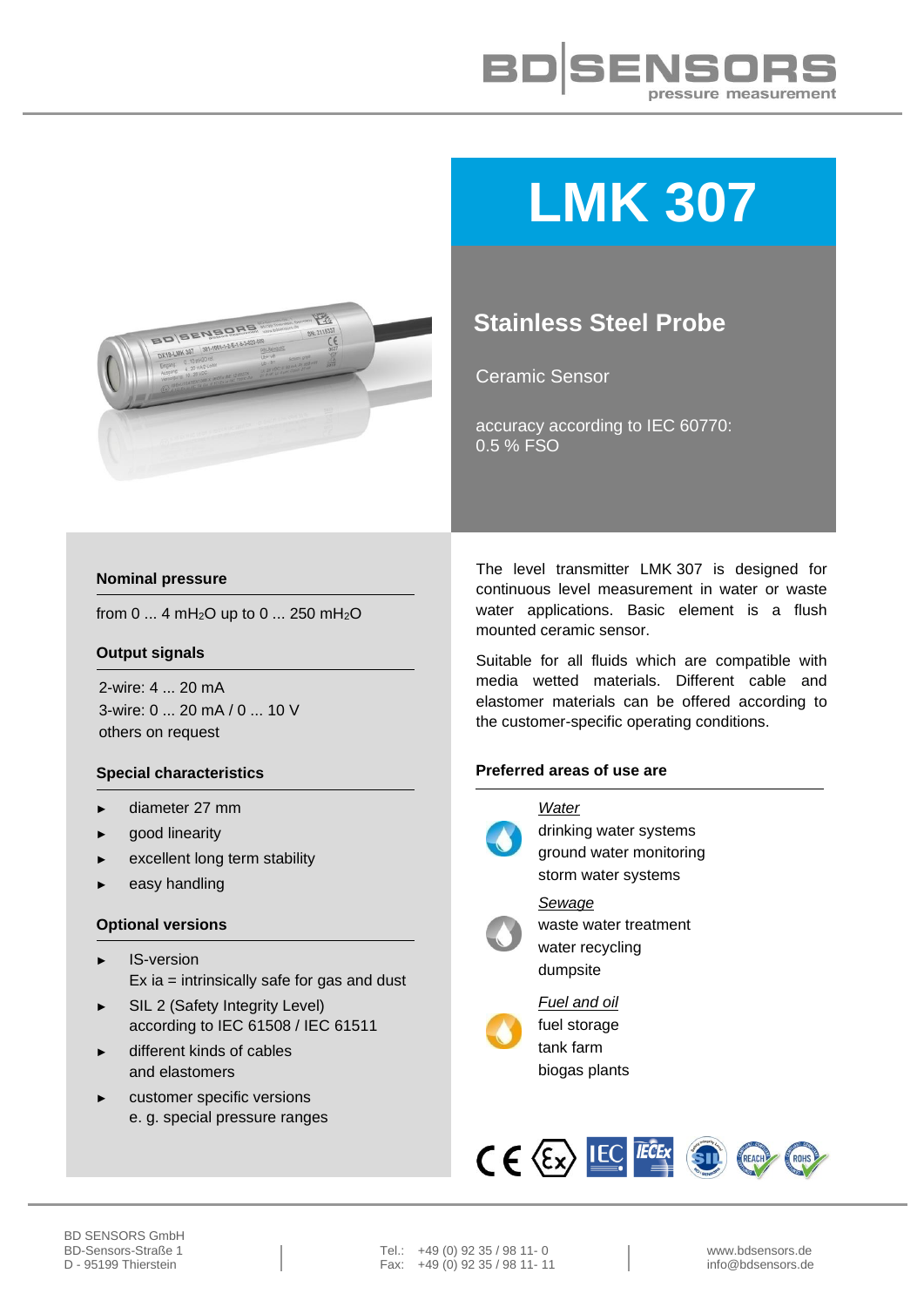## LMK 307 Stainless Steel Probe Technical Data

| Input pressure range                                                                                                                                                     |                                                                                       |                                          |                                           |                        |     |    |                     |     |     |     |  |  |
|--------------------------------------------------------------------------------------------------------------------------------------------------------------------------|---------------------------------------------------------------------------------------|------------------------------------------|-------------------------------------------|------------------------|-----|----|---------------------|-----|-----|-----|--|--|
| Nominal pressure gauge<br>[bar]                                                                                                                                          | 0.4                                                                                   | 0.6                                      | 1                                         | 1.6                    | 2.5 | 4  | 6                   | 10  | 16  | 25  |  |  |
| Level<br>[mH <sub>2</sub> O]                                                                                                                                             | 4                                                                                     | 6                                        | 10                                        | 16                     | 25  | 40 | 60                  | 100 | 160 | 250 |  |  |
| Overpressure<br>[bar]                                                                                                                                                    | 2                                                                                     | 2<br>2<br>4<br>4<br>10<br>10             |                                           |                        |     |    | 20                  | 40  | 40  |     |  |  |
| Burst pressure ≥<br>[bar]                                                                                                                                                | 4                                                                                     | 4<br>4<br>5<br>5<br>12<br>12<br>25<br>50 |                                           |                        |     |    |                     |     |     |     |  |  |
| Max. ambient pressure (housing): 40 bar                                                                                                                                  |                                                                                       |                                          |                                           |                        |     |    |                     |     |     |     |  |  |
|                                                                                                                                                                          |                                                                                       |                                          |                                           |                        |     |    |                     |     |     |     |  |  |
| <b>Output signal / Supply</b>                                                                                                                                            |                                                                                       |                                          |                                           |                        |     |    |                     |     |     |     |  |  |
| Standard                                                                                                                                                                 | 4  20 mA $/$ $V_s = 8$ 32 $V_{DC}$<br>SIL-version: $V_s = 14$ 28 $V_{DC}$<br>2-wire:  |                                          |                                           |                        |     |    |                     |     |     |     |  |  |
| Option IS-version                                                                                                                                                        | 4  20 mA $ / V_s = 10$ 28 $V_{DC}$<br>SIL-version: $V_s$ = 14  28 $V_{DC}$<br>2-wire: |                                          |                                           |                        |     |    |                     |     |     |     |  |  |
| Options 3-wire                                                                                                                                                           | 0  20 mA $/$ $V_s = 14$ 30 $V_{DC}$<br>3-wire:<br>0  10 V / $V_s = 14$ 30 $V_{DC}$    |                                          |                                           |                        |     |    |                     |     |     |     |  |  |
| <b>Performance</b>                                                                                                                                                       |                                                                                       |                                          |                                           |                        |     |    |                     |     |     |     |  |  |
| Accuracy <sup>1</sup>                                                                                                                                                    | $\leq \pm 0.5$ % FSO                                                                  |                                          |                                           |                        |     |    |                     |     |     |     |  |  |
| Permissible load                                                                                                                                                         | current 2-wire: $R_{max} = [(V_S - V_{S,min}) / 0.02 A] \Omega$                       |                                          |                                           |                        |     |    |                     |     |     |     |  |  |
|                                                                                                                                                                          | current 3-wire: $R_{max} = 500 \Omega$                                                |                                          |                                           |                        |     |    |                     |     |     |     |  |  |
|                                                                                                                                                                          | voltage 3-wire: $R_{min} = 10 \text{ k } \Omega$                                      |                                          |                                           |                        |     |    |                     |     |     |     |  |  |
| Influence effects                                                                                                                                                        | supply: 0.05 % FSO / 10 V<br>load: $0.05\%$ FSO / k $\Omega$                          |                                          |                                           |                        |     |    |                     |     |     |     |  |  |
| Response time                                                                                                                                                            | $\leq 10$ msec                                                                        |                                          |                                           |                        |     |    |                     |     |     |     |  |  |
| <sup>1</sup> accuracy according to IEC 60770 - limit point adjustment (non-linearity, hysteresis, repeatability)                                                         |                                                                                       |                                          |                                           |                        |     |    |                     |     |     |     |  |  |
| Thermal effects (Offset and Span)                                                                                                                                        |                                                                                       |                                          |                                           |                        |     |    |                     |     |     |     |  |  |
| Thermal error                                                                                                                                                            | $≤$ ± 0.2 % FSO / 10 K<br>in compensated range 0  70 °C                               |                                          |                                           |                        |     |    |                     |     |     |     |  |  |
| <b>Permissible temperatures</b>                                                                                                                                          |                                                                                       |                                          |                                           |                        |     |    |                     |     |     |     |  |  |
| Permissible temperatures                                                                                                                                                 | medium: -10  70 °C                                                                    |                                          |                                           |                        |     |    | storage: -25  70 °C |     |     |     |  |  |
| Electrical protection <sup>2</sup>                                                                                                                                       |                                                                                       |                                          |                                           |                        |     |    |                     |     |     |     |  |  |
| Short-circuit protection<br>permanent                                                                                                                                    |                                                                                       |                                          |                                           |                        |     |    |                     |     |     |     |  |  |
| Reverse polarity protection                                                                                                                                              | no damage, but also no function                                                       |                                          |                                           |                        |     |    |                     |     |     |     |  |  |
| Electromagnetic protection<br>emission and immunity according to EN 61326                                                                                                |                                                                                       |                                          |                                           |                        |     |    |                     |     |     |     |  |  |
| <sup>2</sup> additional external overvoltage protection unit in terminal box KL 1 or KL 2 with atmospheric pressure reference available on request                       |                                                                                       |                                          |                                           |                        |     |    |                     |     |     |     |  |  |
| <b>Electrical connection</b>                                                                                                                                             |                                                                                       |                                          |                                           |                        |     |    |                     |     |     |     |  |  |
| Cable with sheath material <sup>3</sup>                                                                                                                                  | PVC (-5  70 °C)                                                                       |                                          | grey                                      | Ø 7.4 mm               |     |    |                     |     |     |     |  |  |
|                                                                                                                                                                          | PUR (-10  70 °C)<br>black Ø 7.4 mm<br>FEP $4$ (-10 $\ldots$ 70 °C)<br>black Ø 7.4 mm  |                                          |                                           |                        |     |    |                     |     |     |     |  |  |
|                                                                                                                                                                          | others on request                                                                     |                                          |                                           |                        |     |    |                     |     |     |     |  |  |
| Bending radius                                                                                                                                                           | static installation:                                                                  |                                          |                                           | 10-fold cable diameter |     |    |                     |     |     |     |  |  |
|                                                                                                                                                                          | dynamic application:                                                                  |                                          |                                           | 20-fold cable diameter |     |    |                     |     |     |     |  |  |
| <sup>3</sup> shielded cable with integrated ventilation tube for atmospheric pressure reference                                                                          |                                                                                       |                                          |                                           |                        |     |    |                     |     |     |     |  |  |
| 4 do not use freely suspended probes with an FEP cable if effects due to highly charging processes are expected                                                          |                                                                                       |                                          |                                           |                        |     |    |                     |     |     |     |  |  |
| Materials (media wetted)                                                                                                                                                 |                                                                                       |                                          |                                           |                        |     |    |                     |     |     |     |  |  |
| Housing                                                                                                                                                                  |                                                                                       |                                          | stainless steel 1.4404 (316L)             |                        |     |    |                     |     |     |     |  |  |
| Seals                                                                                                                                                                    | <b>FKM</b>                                                                            |                                          |                                           |                        |     |    |                     |     |     |     |  |  |
|                                                                                                                                                                          | <b>EPDM</b>                                                                           |                                          |                                           |                        |     |    |                     |     |     |     |  |  |
| Diaphragm                                                                                                                                                                | ceramics Al <sub>2</sub> O <sub>3</sub> 96 %                                          |                                          |                                           |                        |     |    |                     |     |     |     |  |  |
| Protection cap                                                                                                                                                           | POM-C                                                                                 |                                          |                                           |                        |     |    |                     |     |     |     |  |  |
| Cable sheath                                                                                                                                                             | PVC, PUR, FEP                                                                         |                                          |                                           |                        |     |    |                     |     |     |     |  |  |
| Explosion protection (only for 4  20 mA / 2-wire)                                                                                                                        |                                                                                       |                                          |                                           |                        |     |    |                     |     |     |     |  |  |
| Approvals                                                                                                                                                                |                                                                                       |                                          | IBExU 10 ATEX 1068 X / IECEx IBE 12.0027X |                        |     |    |                     |     |     |     |  |  |
| DX19-LMK 307                                                                                                                                                             | II 1G Ex ia IIC T4 Ga<br>zone 0:<br>II 1D Ex ia IIIC T135 °C Da                       |                                          |                                           |                        |     |    |                     |     |     |     |  |  |
|                                                                                                                                                                          | zone 20:                                                                              |                                          |                                           |                        |     |    |                     |     |     |     |  |  |
| Safety technical maximum values<br>$U_i$ = 28 V, I <sub>i</sub> = 93 mA, P <sub>i</sub> = 660 mW, C <sub>i</sub> ≈ 0nF, L <sub>i</sub> ≈ 0 μH,                           |                                                                                       |                                          |                                           |                        |     |    |                     |     |     |     |  |  |
| the supply connections have an inner capacity of max. 27 nF to the housing<br>in zone 0: -20  60 °C with $p_{atm}$ 0.8 bar up to 1.1 bar<br>Permissible temperatures for |                                                                                       |                                          |                                           |                        |     |    |                     |     |     |     |  |  |
| in zone 1: -40/-20  70 °C<br>environment                                                                                                                                 |                                                                                       |                                          |                                           |                        |     |    |                     |     |     |     |  |  |
| Connecting cables                                                                                                                                                        | cable capacitance: signal line/shield also signal line/signal line: 160 pF/m          |                                          |                                           |                        |     |    |                     |     |     |     |  |  |
| (by factory)                                                                                                                                                             | signal line/shield also signal line/signal line: 1 µH/m<br>cable inductance:          |                                          |                                           |                        |     |    |                     |     |     |     |  |  |
| <b>Miscellaneous</b>                                                                                                                                                     |                                                                                       |                                          |                                           |                        |     |    |                     |     |     |     |  |  |
| Option SIL 2 version 5                                                                                                                                                   | according to IEC 61508 / IEC 61511                                                    |                                          |                                           |                        |     |    |                     |     |     |     |  |  |
| Current consumption                                                                                                                                                      | signal output current:<br>max. 25 mA                                                  |                                          |                                           |                        |     |    |                     |     |     |     |  |  |
|                                                                                                                                                                          | signal output voltage:<br>max. 7 mA                                                   |                                          |                                           |                        |     |    |                     |     |     |     |  |  |
| Weight                                                                                                                                                                   | approx. 250 g (without cable)                                                         |                                          |                                           |                        |     |    |                     |     |     |     |  |  |
| Ingress protection                                                                                                                                                       | IP 68                                                                                 |                                          |                                           |                        |     |    |                     |     |     |     |  |  |
| CE-conformity                                                                                                                                                            |                                                                                       |                                          | EMC Directive: 2014/30/EU                 |                        |     |    |                     |     |     |     |  |  |
| <b>ATEX Directive</b>                                                                                                                                                    | 2014/34/EU                                                                            |                                          |                                           |                        |     |    |                     |     |     |     |  |  |
| $5$ only for 4 $\dots$ 20mA / 2-wire                                                                                                                                     |                                                                                       |                                          |                                           |                        |     |    |                     |     |     |     |  |  |
|                                                                                                                                                                          |                                                                                       |                                          |                                           |                        |     |    |                     |     |     |     |  |  |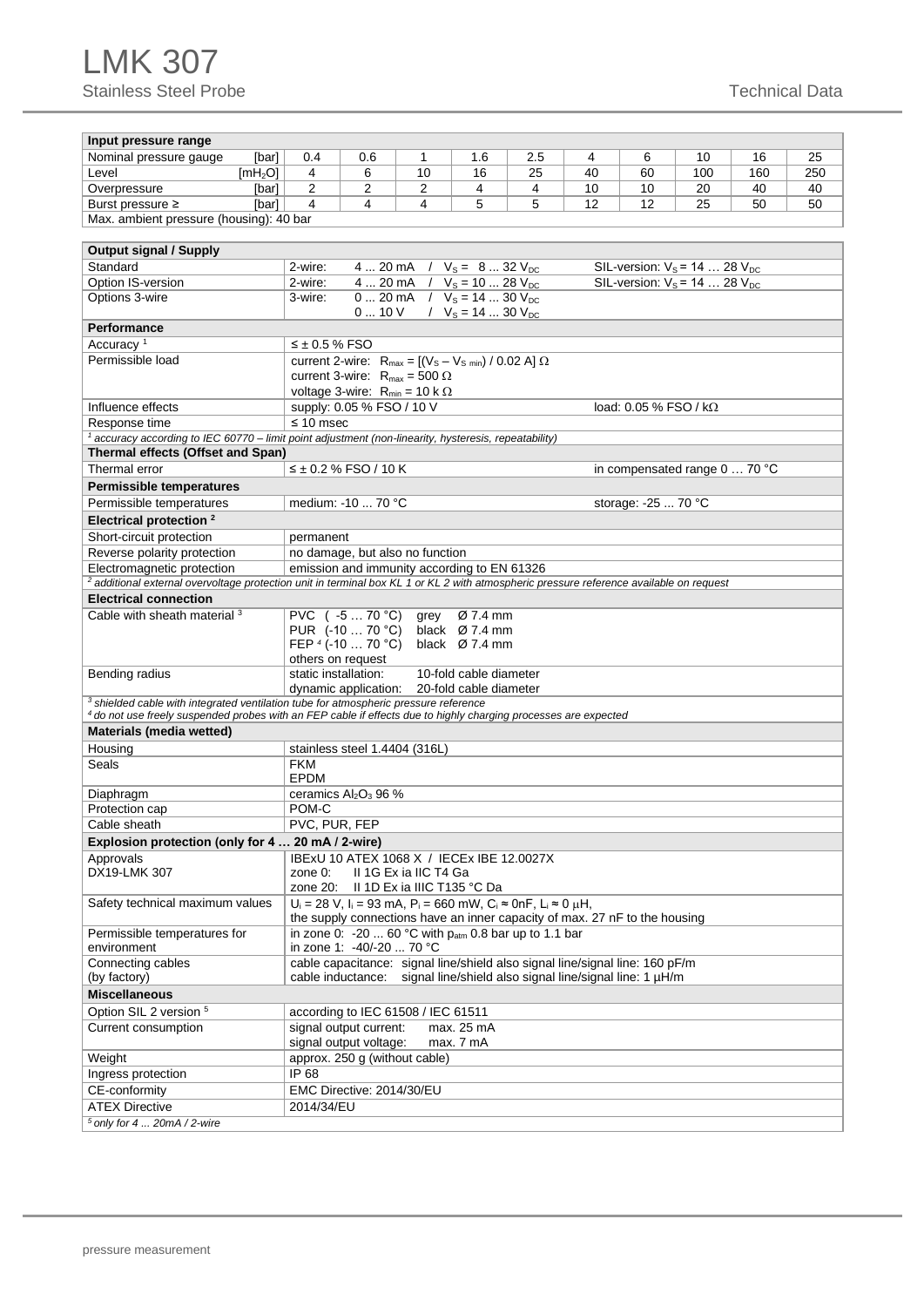



LMK307\_E\_080221